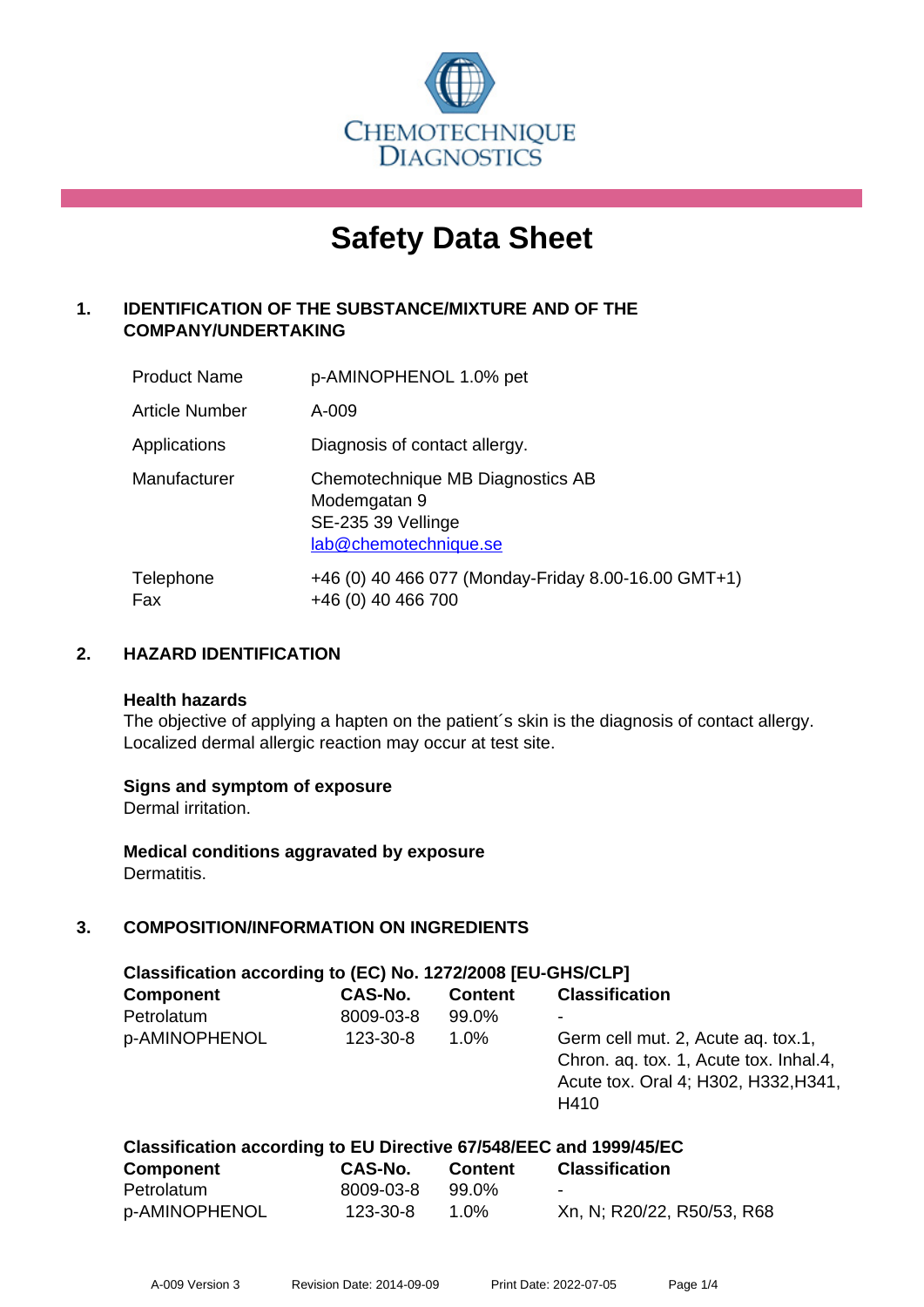#### **4. FIRST AID MEASURES**

**Emergency and first aid procedures**

Obtain medical attention.

#### **5. FIRE-FIGHTING MEASURES\***

#### **Suitable extinguish media**

CO2, powder or water spray. Fight larger fires with water spray or alcohol resistant foam.

# **For safety reasons unsuitable extinguishing agents**

Water with full jet.

# **Special protective equipment for fire-fighters** Wear self-contained respiratory protective device. Wear fully protective suit.

\*Data is shown for petrolatum only

## **6. ACCIDENTAL RELEASES MEASURES**

**Steps to be taken if material is released or spilled** Contain and place in a closed container.

# **7. HANDLING AND STORAGE**

**Precautions to be taken in handling and storage** Store dark at 5-8°C. Avoid extended exposure to light. FOR EXTERNAL USE ONLY.

# **8. EXPOSURE CONTROLS/PERSONAL PROTECTION**

**Respiratory protection** Not required.

**Ventilation** Local exhaust.

**Protective gloves** Disposal gloves.

# **Eye protection**

Not required with normal use.

#### **Work/Hygienic practices**

Wash hands after each use.

#### **9. PHYSICAL AND CHEMICAL PROPERTIES**

Odour **Odourless** 

Appearance Ivory White Semi-solid

Melting point\* 50-55° C

Boiling point\* No data available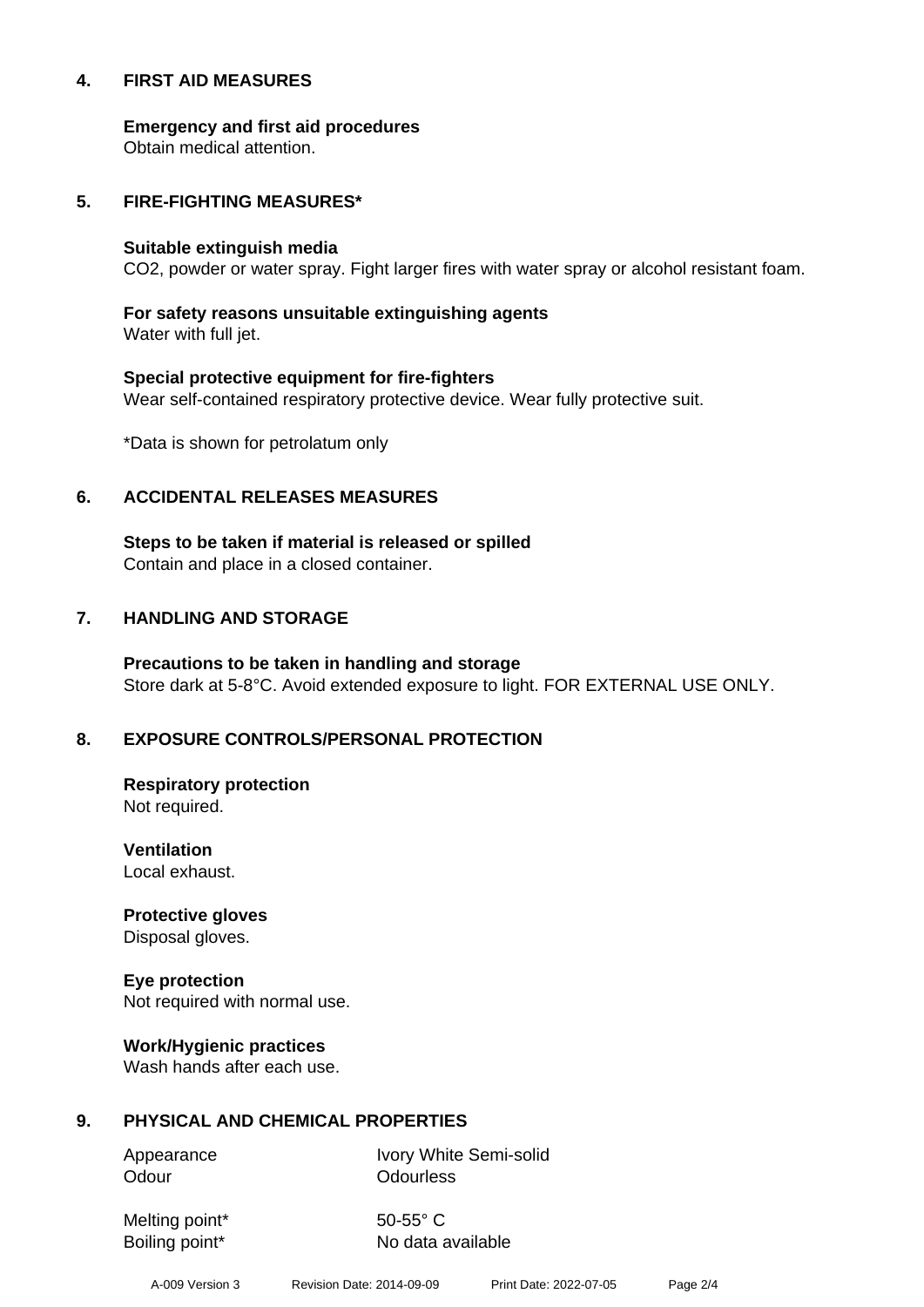Flash point\* >100°C Density\* No data available. Solubility in/Miscibility with Water\*

Self ignition\* Product does not self ignite. Danger of explosion\* Product does not present an explosion hazard. Insoluble

\*Data is shown for petrolatum only

# **10. STABILITY AND REACTIVITY**

#### **Incompability**

May react with strong oxidizing agents.

#### **Stability**

Stable at recommended storage conditions.

#### **Hazardous byproducts**

Combustion may generate CO, CO2 and other oxides.

#### **Hazardous polymerization**

Will not occur.

#### **11. TOXICOLOGICAL INFORMATION**

No data available.

#### **12. ECOLOGICAL INFORMATION**

No data available.

#### **13. DISPOSAL CONSIDERATIONS**

#### **Waste disposal method**

Comply with federal, state/provincial and local regulation.

#### **14. TRANSPORT INFORMATION**

Not dangerous goods.

#### **15. REGULATORY INFORMATION**

The classification is according to the latest editions of the EU lists, and extended by company and literature data.

#### **16. OTHER INFORMATION**

#### **Text of H-statements and R-phrases mentioned in Section 3**

| Germ cell muta. 2<br>Acute ag. tox. 1<br>Chron. ag. tox. 1 |                           |                        | Germ cell mutagenicity (Category 2)<br>Acute aquatic toxicity (Category 1)<br>Chronic aquatic toxicity (Category 1) |  |  |
|------------------------------------------------------------|---------------------------|------------------------|---------------------------------------------------------------------------------------------------------------------|--|--|
| A-009 Version 3                                            | Revision Date: 2014-09-09 | Print Date: 2022-07-05 | Page $3/4$                                                                                                          |  |  |